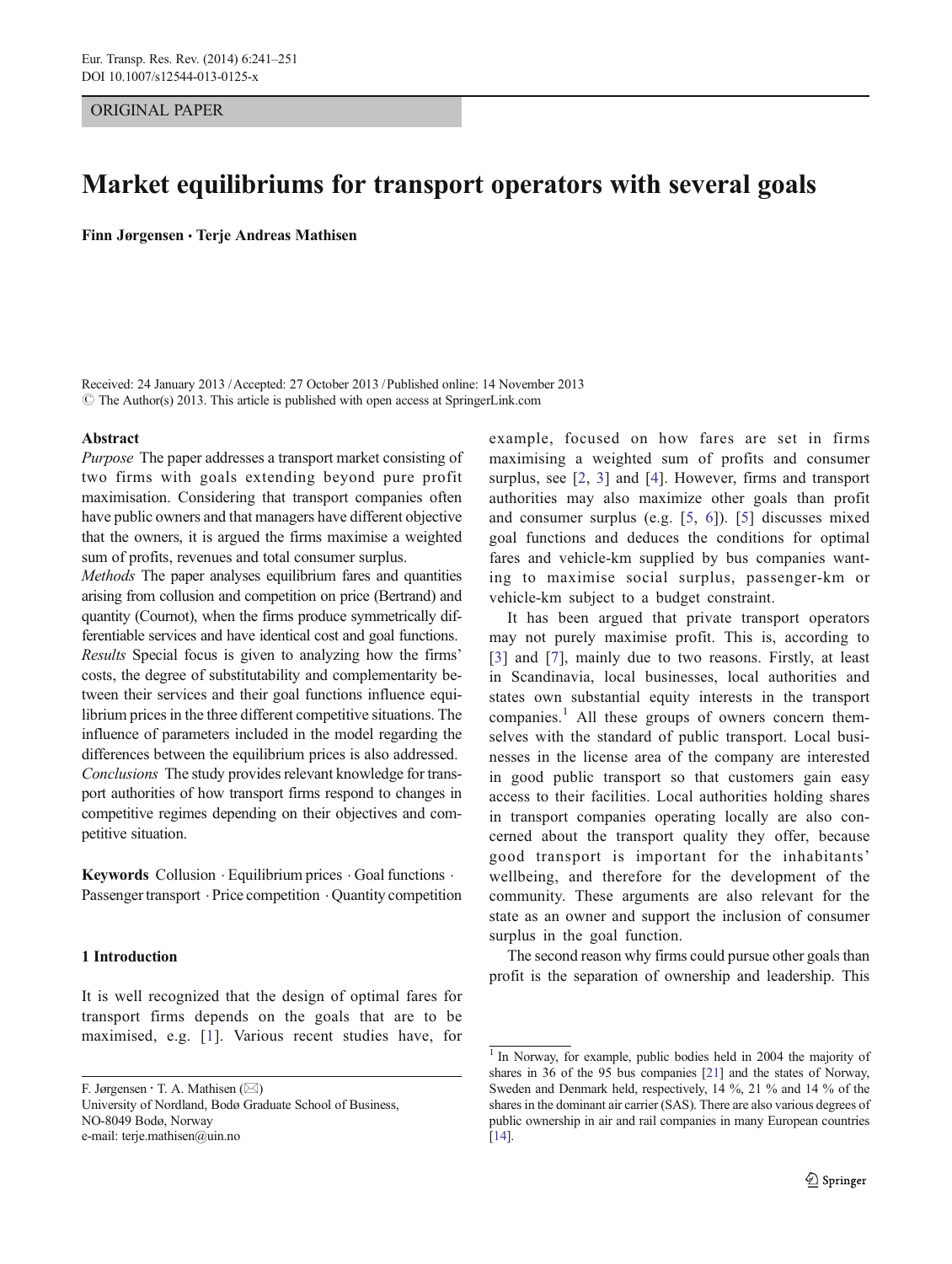<span id="page-1-0"></span>implies that managers (agents) may have other goals than the owners (principals) and also some power to pursue them. Managers working and living in the transport firms' operating areas are naturally interested in keeping popular amongst the inhabitants by offering good quality public transport; i.e. they place weight on the consumers' wellbeing. Moreover, they may in particular be interested in running a big company since their salaries and status are often positively related to the firms' size; for example measured in terms of the firms' revenues. The relevance of the leaders' power and interests on the firms' goal functions and their subsequently influences on prices and quantities supplied have been addressed previously by [\[8](#page-9-0)–[13](#page-9-0)]. These managerial discretion models are, thus, also relevant as far as transport firms are concerned [[1\]](#page-9-0).

Bearing the above arguments in mind, the aim of this paper is to expand the scope of the analysis provided by [\[4](#page-9-0)] by incorporating revenue in the transport firms' goal functions in addition to the profit and consumer surplus included in the original model. Transport operators maximise, thus, a weighted sum of profits, revenues and consumer surplus. In accordance with [\[4](#page-9-0)] we focus on the cases in which two firms compete simultaneously with regard to quantity (Cournot) and price (Bertrand) and when they collude. Even though the liberalization of the transport markets in industrialized countries has increased competition,<sup>2</sup> many transport routes are still served by one or two suppliers, at least when it comes to passenger transport (e.g.  $[14-17]$  $[14-17]$  $[14-17]$  $[14-17]$ ). One or two suppliers are commonplace on many routes in both bus and air transport and in the UK most trains are served by one or two companies. Moreover, since passengers often make use of more the one company to complete a trip, the same companies may produce both substitutable and complementary services. Hence, the model takes into account a specific feature of the transport market that the infrastructure, e.g. airports and roads, are provided by the government and that transport firms provide scheduled routes on a commercial basis.

The aim of this paper is to derive equilibrium prices and quantities and discuss how the prices are influenced by 1) the weights firms place on profits, revenues and consumer surplus; 2) their competitive situation; 3) the degree of substitutability or complementarity between the services they offer and, finally; 4) their costs.

Specific attention is also given to analysing the combinations of weight put on revenue and consumer surplus resulting in equal equilibrium fares. This knowledge can help regulators aiming to meet politically decided objectives through regulation.

The further organization of the paper is: in Section 2 the model with equilibrium prices and quantities are presented. Then, Section [3](#page-4-0) takes the analysis further by conducting comparative analyses of the different equilibrium prices. Finally, implications specifically aimed at regulators are suggested in Section [4](#page-8-0).

### 2 Market solutions

2.1 The model

## 2.1.1 Demand and cost conditions

Let us assume a transport market operated by two firms able to set fares and quantity freely. Following the model originally developed by [[18\]](#page-10-0) and later applied by [[4](#page-9-0)] for the transport markets, it is assumed that a representative passenger has the following utility function, based on the use of the two services  $X_1$  and  $X_2$ 

$$
U(X_1, X_2) = X_1 + X_2 - \frac{X_1^2 + X_2^2 + 2sX_1X_2}{2}
$$
 (1)

in which s denotes the degree of substitutability or complementarity between the two services. If  $s = 1$  and  $s = -1$  then the services are perfect substitutes and perfect complements, respectively. A value of  $s = 0$  represents the case of independent markets. Consequently, this parameter indicates the degree of competition between the firms in any specific market situation. In the following analyses it is assumed that the parameter value for s is restricted to  $-1 \leq s \leq 1$ .

By maximisation of the passenger's consumer surplus  $(S = U(X_1, X_2) - \sum_{i=1}^2 P_i X_i)$  the symmetric inverse demand functions are given by:

$$
P_1 = 1 - X_1 - sX_2 \text{ and } P_2 = 1 - X_2 - sX_1 \tag{2}
$$

where  $P_i$  represents the price for firm  $i = \{1,2\}$ . Assume, for example, that the demands for transport services provided by firms 1 and 2 in equilibrium are represented by  $X_1^*$  and  $X_2^*$ , respectively. Using Eqs. (1) and (2) in combination with  $(U(X_1, X_2) - \sum_{i=1}^2 P_i X_i)$  gives the following expression for passengers' total consumer surplus (S)

$$
S = \frac{X_1^{2*} + X_2^{2*} + 2sX_1^*X_2^*}{2}
$$
 (3)

 $2$  In air transport, this trend started with the Air Deregulation Act of 1978 in the US and with the three liberalization packages between 1988 and 1997 in Europe [\[22](#page-10-0)].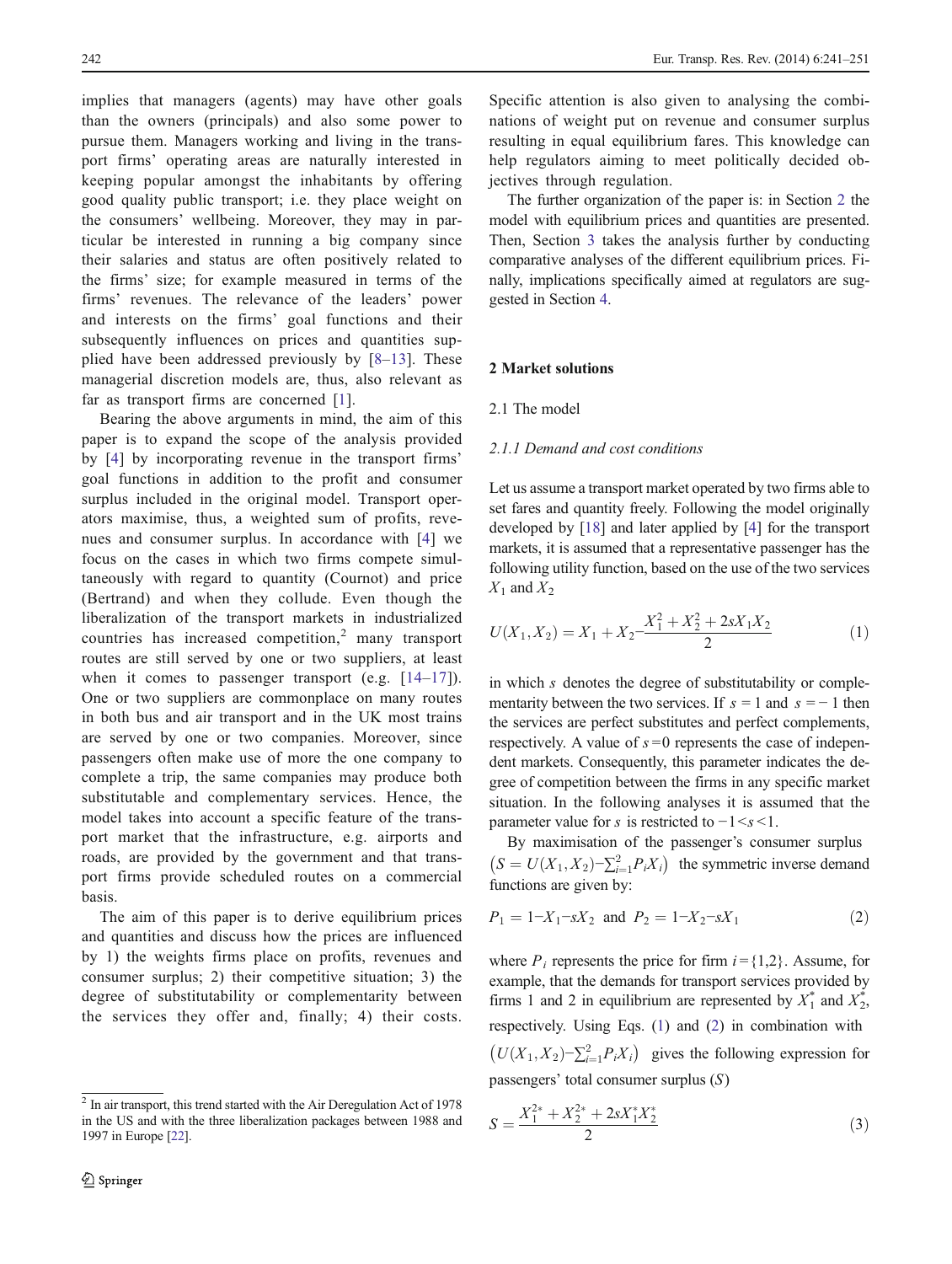<span id="page-2-0"></span>The firms are assumed to have the following identical cost functions<sup>3</sup>:

$$
C_i(X_i) = cX_i \text{ where } 0 < c < 1 \tag{4}
$$

The above functions lead to the following profit expressions,  $\pi_i$  (pi), for the firms:

$$
\pi_1 = (1 - X_1 - sX_2)X_1 - cX_1 \text{ and } \pi_2 = (1 - X_2 - sX_1)X_2 - cX_2
$$
\n(5)

## 2.1.2 The firms' goal functions

Following the argument that goals are influenced by ownership structure and the power of leadership, firms' are assumed to maximise the following weighted sum,  $G_i$ , of profits, revenues and total passengers' surplus of which all are measured in pecuniary terms

$$
G_i = \pi_i + \beta(P_i X_i) + \gamma S \text{ where } 0 \le \beta, \gamma \le 1
$$
 (6)

In (6) the revenue of firm i is given by  $(P_i X_i)$  and the parameters  $\beta$  (beta) and  $\gamma$  (gamma) represent the weight put on revenue and consumer surplus, respectively. This goal function implies that both operators have identical goals and that each operator is only concerned about the total surplus for the passengers  $(S)$ .<sup>4</sup> It is reasonable to focus on the consumer surplus that both firms in total bring about since they serve the same population. The restrictions placed on  $\beta$  and  $\gamma$  imply that the firms cannot place lower weight on profits than on revenues and passenger surplus. If  $\beta = \gamma = 0$ , then the firms are pure profit maximisers, and if  $\beta = \gamma = 1$  then they place equal weight on profits, revenues and passenger surplus. If  $(\beta=0,$  $\gamma$  >0) and ( $\beta$  >0,  $\gamma$  =0) then the firms are only concerned about profits and passenger surplus and profits and revenues, respectively. In intermediate cases where  $\beta$ , $\gamma$  > 0, the firms put weight on all three separate factors and the values of  $\beta$  and  $\gamma$ depend on, as emphasized earlier, their ownership structure and the power of their leadership.

There are few studies of which values these parameters can take in practice. By combining fare schemes and information on costs [\[3](#page-9-0)] was able to calculate that bus and ferry operators in Norway weighted profit 38 % and 8 % higher than consumer surplus, respectively. This would correspond to  $\gamma \approx 0.72$ 

for bus and  $\gamma \approx 0.93$  for ferry. The value of s was assessed by [\[16](#page-10-0)] using the own and cross-price derivative. For example, a *s*-value of 0.5 (−0.5) implies that  $\frac{\partial X_1}{\partial P_1} = \frac{1}{s^2-1} = -1.33$  and  $\frac{\partial X_1}{\partial P_2} = -\frac{s}{s^2-1} = 0.67(-0.67)$  meaning that an increase in own price by one unit will decrease own demand by 1.33 units and increase (decrease) the rival's demand by 0.67 units. The valuation of these parameters in a specific context could be revealed by studying how prices deviate from profit maximization in combination with a manager interview and an assessment of the market conditions.

## 2.2 Stability and existence conditions

For later discussion it is useful to study whether the conditions for which the interior equilibriums exist impose more restrictions on the parameters in question. Conditions for stability and concavity for the cases of Cournot, Bertrand and collusion are presented in Table [1](#page-3-0). The stability condition implies that the absolute value of the cross derivative of the response function is less than 1; that is  $|\partial X_1/\partial X_2|$ ,  $|\partial X_2/\partial X_1|$  < 1. The concavity condition implies that  $\partial^2 G_i / \partial X_i^2 < 0$ . See e.g. [\[19\]](#page-10-0) and [[20](#page-10-0)] for discussions of these conditions in oligopoly models.

From Table [1](#page-3-0) it follows that the concavity conditions are always met when  $0 < \beta, \gamma < 1$ . The stability conditions for the case of Cournot and Bertrand when the firms place no weight on revenues ( $\beta$ =0) and when they value profits and revenues equally  $(\beta = 1)$  are given as the areas under the lower envelopes of the unbroken and broken curves in Fig. [1](#page-3-0), respectively. The curves show that the stability conditions are also met under the previous restrictions placed on  $\beta$  and  $\gamma$ . Hence, neither the concavity nor the stability conditions lead to more bindings on  $\beta$  and  $\gamma$ .

# 2.3 Equilibrium prices for different competitive situations

# 2.3.1 Simultaneous price competition (Bertrand)

When the transport firms maximise their goal functions in  $(6)$ by setting prices strategically, we obtain the following common equilibrium price  $(P^{B^*})$  and quantity  $(X^{B^*})^5$ .

$$
P^{B*} = \frac{(1-s)(\gamma-\beta-1)-c}{\gamma(1-s)+(s-2)(1+\beta)}
$$
 and  $X^{B*} = \frac{1+\beta-c}{(1+s)(\gamma(s-1)+(2-s)(1+\beta))}$  (7)

<sup>&</sup>lt;sup>3</sup> This may be a reasonable assumption when operators using the same modes compete; for example when two bus operators, two airlines etc. compete. Their services can, however, s[til](#page-9-0)l be different. These costs do not consider the cost indivisibility often found in the transport industry, but will be valid for the use of existing capacity or when capacity can be made available on a short notice e.g. if resources can be allocated from other parts of the firm.

<sup>&</sup>lt;sup>4</sup> Whether social surplus is maximized when maximizing  $G_i$  depends on the values of  $\beta$ ,  $\gamma$  and the shadow price of raising public funds. If the shadow price is 20 %, as suggested by [\[3](#page-9-0)], and  $\beta$ =0 then the transport operator must put 21 % higher weight on profit compared to consumer surplus when aiming to maximize social welfare.

 $5$  It can be seen from ([2\)](#page-1-0) that when finding direct demand and inserting for  $X_2$  in  $X_1$  then  $X_1 = \frac{1}{s^2-1} (s + P_1 - sP_2 - 1)$ . Inserting for  $X_1$  in  $G_1 =$  $(P_1 - c)X_1 + \beta P_1X_1 + \gamma \frac{X_1^2 + X_2^2 + 2sX_1X_2}{2}$  and solving for  $P_1$  yields the response function  $P_1 = \frac{1}{2\beta \gamma + 2} (c - s + (1 - s)(\beta - \gamma) + sP_2 (1 + \beta - \gamma) +$ <br>
1) –  $R_1(P_1)$  Price in Eq. (7) is derived by inserting the symmetric  $1) = R_1(P_2)$ . Price in Eq. (7) is derived by inserting the symmetric response function for firm 2 and the expression is equal for the two firms. Inserting for  $P_1$  and  $P_2$  in the expression for  $X_1$  presented above produces the equilibrium quantity given in (7). The same relationships form the basis when deriving the equilibriums for Cournot in ([13\)](#page-3-0) and collusion in ([19\)](#page-4-0).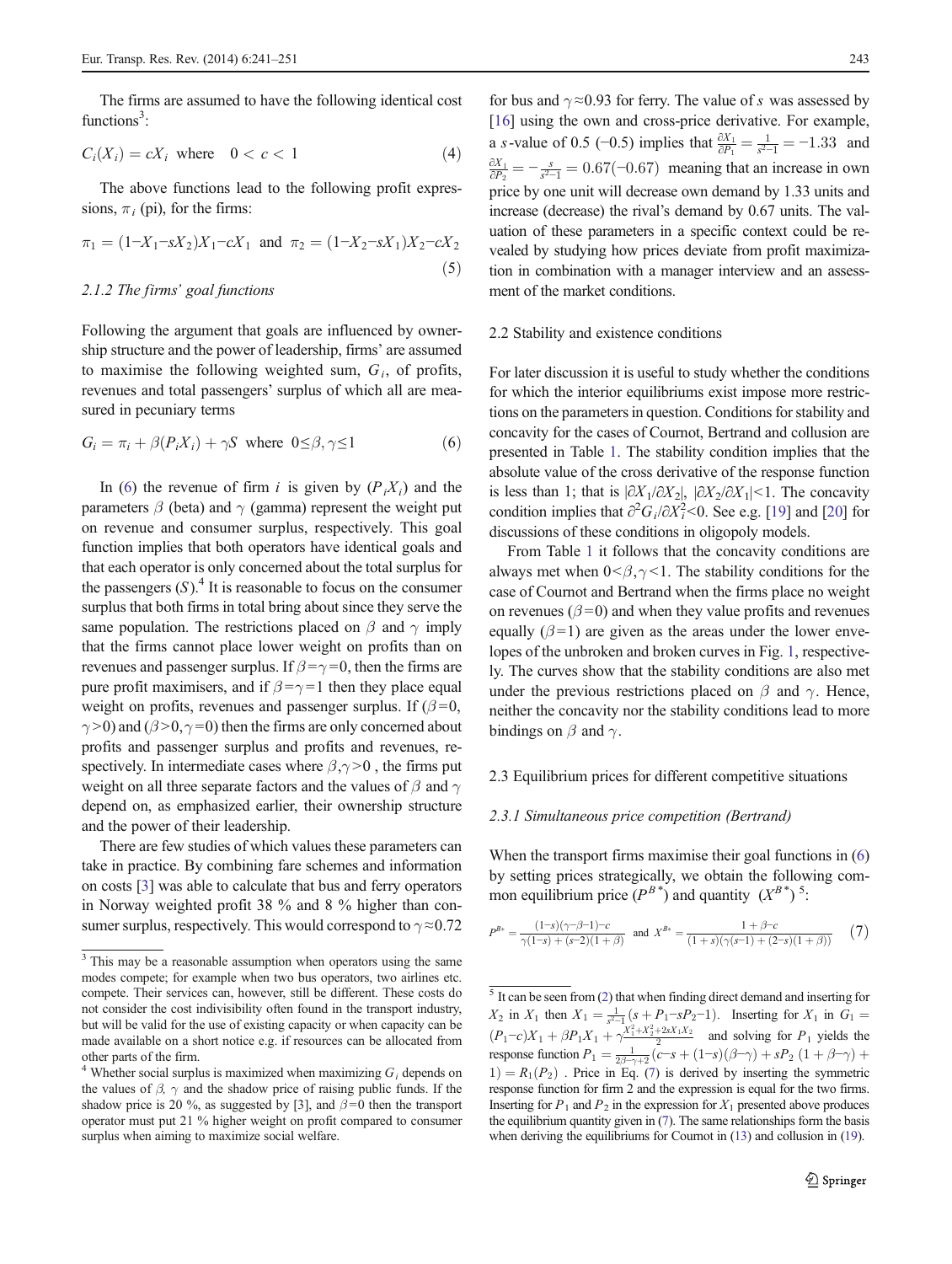|           | Cournot                                                                                                              | <b>Bertrand</b>                                                                                                      | Collusion                 |
|-----------|----------------------------------------------------------------------------------------------------------------------|----------------------------------------------------------------------------------------------------------------------|---------------------------|
| Stability | $\gamma < \min \left\{ \frac{(\beta+1)(s+2)}{1+s}, \frac{(\beta+1)(s-2)}{s-1} \right\}$<br>$\gamma$ < 2( $\beta$ +1) | $\gamma < \min \left\{ \frac{(\beta+1)(s+2)}{1+s}, \frac{(\beta+1)(s-2)}{s-1} \right\}$<br>$\gamma$ < 2( $\beta$ +1) | None                      |
| Concavity |                                                                                                                      |                                                                                                                      | $\gamma$ < 2( $\beta$ +1) |

<span id="page-3-0"></span>The bindings on  $\beta$  and  $\gamma$  leading to the stability conditions in Fig. 1 being met ensure that both  $P^{B*}$  and  $X^{B*}$  are positive. If the firms do not receive any subsidies, the conditions that guarantee non-negative profits ( $\pi \ge 0$ ) imply that:

$$
P^{B*} \ge c \to \gamma \le \frac{(c-1)(s-1) + \beta(1-s-2c+cs)}{(c-1)(s-1)}
$$
(8)

When the firms do not place any weight on revenues ( $\beta$ =0) the condition under (8) implies that  $\gamma \leq 1$ . Hence, the firms must value profits equal to or higher than consumer surplus. Increasing β leads to tighter (looser) restrictions on  $\gamma$  in (8) when  $c > (\leq)(1-\epsilon)$ s)/(2−s). A further inspection of the equilibrium prices gives:

$$
\frac{\partial P^{B*}}{\partial c} = \frac{1}{\gamma(s-1) + (2-s)(1+\beta)} > 0
$$
\n(9)

$$
\frac{\partial P^{B*}}{\partial s} = (c-\beta-1)\frac{1+\beta-\gamma}{\left(2+s\gamma+2\beta-s-\gamma-s\beta\right)^2} < 0 \tag{10}
$$

$$
\frac{\partial P^{B*}}{\partial \beta} = \frac{\gamma(1-s) + c(s-2)}{\left(2 + s\gamma + 2\beta - s - \gamma - s\beta\right)^2} \geq (\langle 0 \text{ when } \frac{\gamma}{c} \geq (\langle 0 \rangle)^{2-s}_{1-s} \tag{11}
$$

$$
\frac{\partial P^{B*}}{\partial \gamma} = (s-1)\frac{1+\beta-c}{\left(2+s\gamma+2\beta-s-\gamma-s\beta\right)^2} < 0\tag{12}
$$

The denominator in (9) is positive with the previous restrictions placed on the parameters. Then higher costs lead to higher prices. Moreover, increasing s leading to less complementary services when  $s < 0$  and more intense competition when  $s > 0$  gives lower fares. The same happens when the firms put more weight on consumer surplus ( $\gamma$  increases). However, for all these unambiguous relationships the magnitudes depend on the values of  $\gamma$ ,  $\beta$  and s. When the firms do not care about consumer surplus ( $\gamma$ =0), it follows from (11) that more weight placed on revenues ( $\beta$  increases) will reduce prices. In intermediate cases ( $\gamma$ >0) it is ambiguous whether more weight placed on revenues will increase prices with the present restrictions imposed on the parameters. It is easily seen from (11) that the lower the value of  $\gamma$  and the higher the values of s and c, the more likely it is that higher  $\beta$  leads to decreasing prices.

# 2.3.2 Simultaneous quantity competition (Cournot)

Under Cournot competition the transport firms maximise their goal functions by choosing quantities. This gives the following common equilibrium price  $(P^{C^*})$  and quantity  $(X^{C^*})$ :

$$
P^{C*} = \frac{1 + \beta + (1 + s)(c - \gamma)}{(2 + s)(1 + \beta) - \gamma(1 + s)} \text{ and } X^{C*} = \frac{1 + \beta - c}{(2 + s)(1 + \beta) - \gamma(1 + s)} \tag{13}
$$



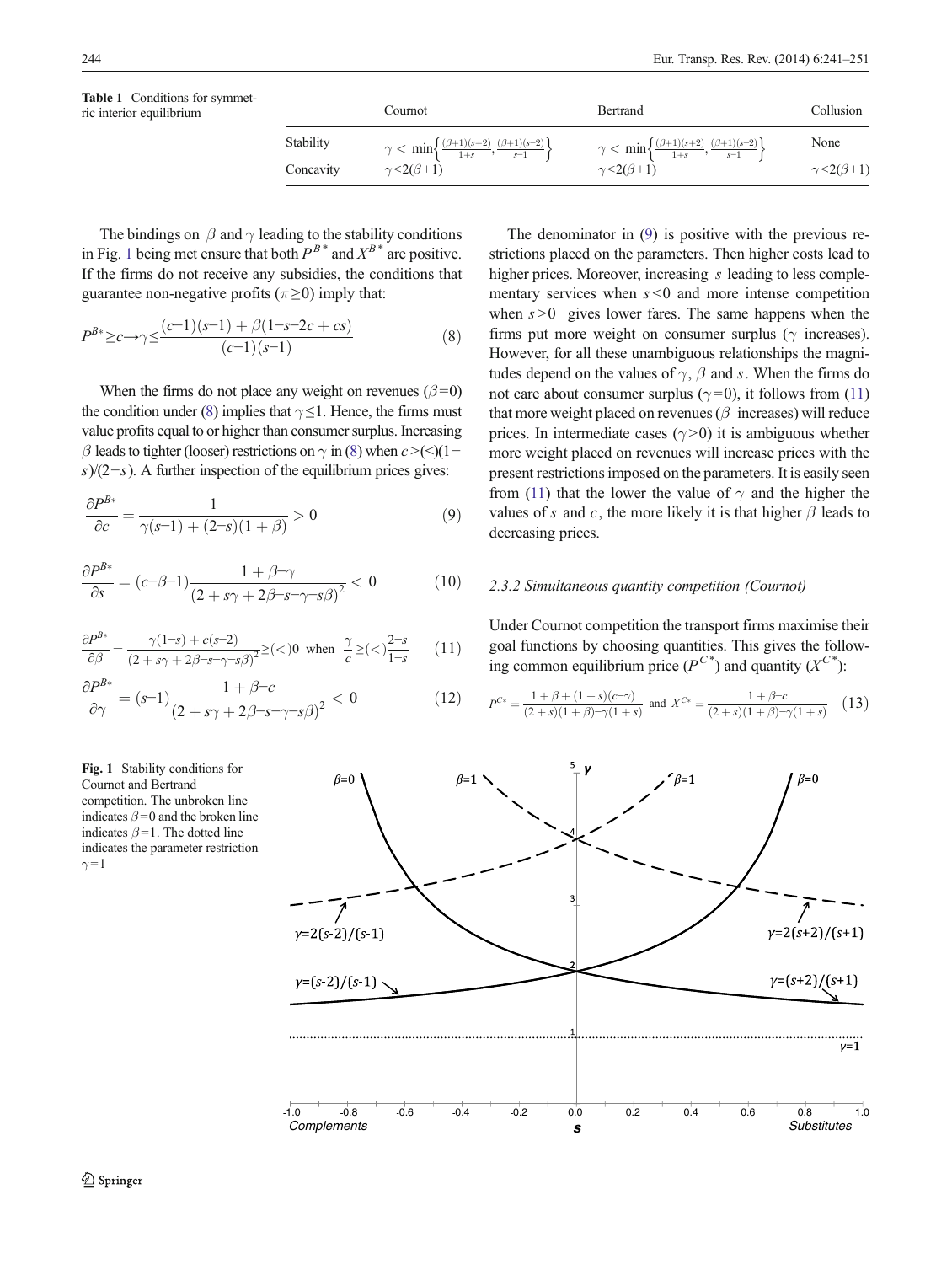<span id="page-4-0"></span>Also, for this competitive situation, the stability conditions in Table [1](#page-3-0) and Fig. 1 ensure that both  $P^{C^*}$  and  $X^{C^*}$  are positive. The condition for non-negative profits ( $\pi \ge 0$ ) when not receiving subsidies is now:

$$
P^{C*} \geq c \to \gamma \leq \frac{(c-1) + \beta(2c + cs - 1)}{(c-1)(s+1)}
$$
\n(14)

When the firms do not place any weight on revenue ( $\beta = 0$ ), the condition under (14) implies that  $\gamma \leq 1/(s+1)$ , meaning that the firms will always make positive profits if they produce complementary services  $(s < 0)$ . The more intensely the firms compete  $(s > 0$  and increasing) the lower weight the firms can put on consumer surplus if they want positive profits. When  $\beta$ >0 and increases, the threshold weight the firms can put on consumer surplus resulting in positive profits increases (decreases) when  $c \leq (>)1/(2+s)$ .

The derivatives of the common equilibrium price with respect to  $c, s, \beta$  and  $\gamma$  are now:

$$
\frac{\partial P^{C*}}{\partial c} = \frac{1+s}{(2+s)(1+\beta)-\gamma(1+s)} > 0
$$
\n(15)

$$
\frac{\partial P^{C*}}{\partial s} = -(1+\beta)\frac{1+\beta-c}{(2+s+\beta(2+s)-\gamma(1+s))^2} < 0 \quad (16)
$$

$$
\frac{\partial P^{C*}}{\partial \beta} = (1+s) \frac{\gamma(1+s) - c(s+2)}{(2+s) - (\gamma(1+s))^2} \geq (-)^0 \text{ when } \frac{\gamma}{c} \geq (-)^1 \frac{2+s}{1+s}
$$
\n(17)

$$
\frac{\partial P^{C*}}{\partial \gamma} = -(1+s)^2 \frac{1+\beta-c}{(2+s+\beta(2+s)-\gamma(1+s))^2} < 0 \quad (18)
$$

Also under Cournot competition increasing s and more weight put on consumer surplus  $(\gamma)$  lead to lower prices whilst increasing costs  $(c)$  implies higher prices. Another similar result compared to Bertrand competition is that higher weight placed on revenues  $(\beta$  increases) leads to lower prices when firms are not concerned about consumer surplus ( $\gamma = 0$ ). Contrary to the Bertrand case, more intense competition between the firms (s increases) makes it less likely that prices decrease when the firms put more weight on revenue, given that  $\gamma > 0$ .

# 2.3.3 Collusion

When the firms collude, they maximise the total goal function  $G = G_1 + G_2$ . Equilibrium price  $(P^{COLL*})$  and quantity  $(X^{COLL^*})$  are now:

$$
P^{COLL*} = \frac{1 + c + \beta - \gamma}{2(1 + \beta) - \gamma}
$$
 and 
$$
X^{COLL*} = \frac{1 + \beta - c}{(1 + s)(2 + 2\beta - \gamma)}
$$
(19)

The bindings previously imposed on the parameters in (19) ensure that  $P^{\overline{COLL}}^*$  and  $X^{\overline{COL}}^*$  are positive. The condition for non-negative profit when not receiving subsidies ( $\pi \ge 0$ ) is now:

$$
P^{COLL*} \ge c \to \gamma \le \frac{(1-c) + \beta(1-2c)}{(1-c)}\tag{20}
$$

When the firms do not place any weight on revenues ( $\beta$  = 0), the condition under (20) is similar to the one under Bertrand competition; i.e. the firms must value profits equally or greater than consumer surplus ( $\gamma \leq 1$ ) in order to obtain non-negative profits. Increasing  $\beta$  leads to tighter (looser) restrictions on  $\gamma$  when c is greater (lower) than 0.5.

The derivatives of the common equilibrium price with respect to  $c, s, \beta$  and  $\gamma$  are now:

$$
\frac{\partial P^{COL\ast}}{\partial c} = \frac{1}{2 + 2\beta - \gamma} > 0
$$
\n(21)

$$
\frac{\partial P^{COLL*}}{\partial s} = 0\tag{22}
$$

$$
\frac{\partial P^{COLL*}}{\partial \beta} = \frac{\gamma - 2c}{\left(2 + 2\beta - \gamma\right)^2} \geq (\langle 0 \text{ when } \gamma \geq (\langle 2z \rangle)
$$
 (23)

$$
\frac{\partial P^{COLL*}}{\partial \gamma} = -\frac{1 + \beta - c}{\left(2 + 2\beta - \gamma\right)^2} < 0\tag{24}
$$

From Eqs. (21) through (24) it follows that the collusive price increases in costs and decreases in the weight put on consumer surplus. The more weight the firms put on consumer surplus ( $\gamma$  increases) and the lower the costs ( $c$  decreases) the more likely it is that the collusive price increases when the firms put more weight on revenues. Note that the equilibrium price under collusion is independent of the degree of substitutability or complementarity between the services (the s value).

## 3 Comparisons of equilibrium prices

## 3.1 The collusion and the Bertrand cases

Using Eqs. [\(7](#page-2-0)) and (19) leads to the following difference, denoted by  $\Delta$  (delta), arising between the collusive and the Bertrand cases:

$$
\Delta = P^{COLk} - P^{B*} = -\frac{s(1+\beta-c)}{2+2\beta-\gamma} \frac{1+\beta-\gamma}{s(1+\beta-\gamma)-2(1+\beta)}\tag{25}
$$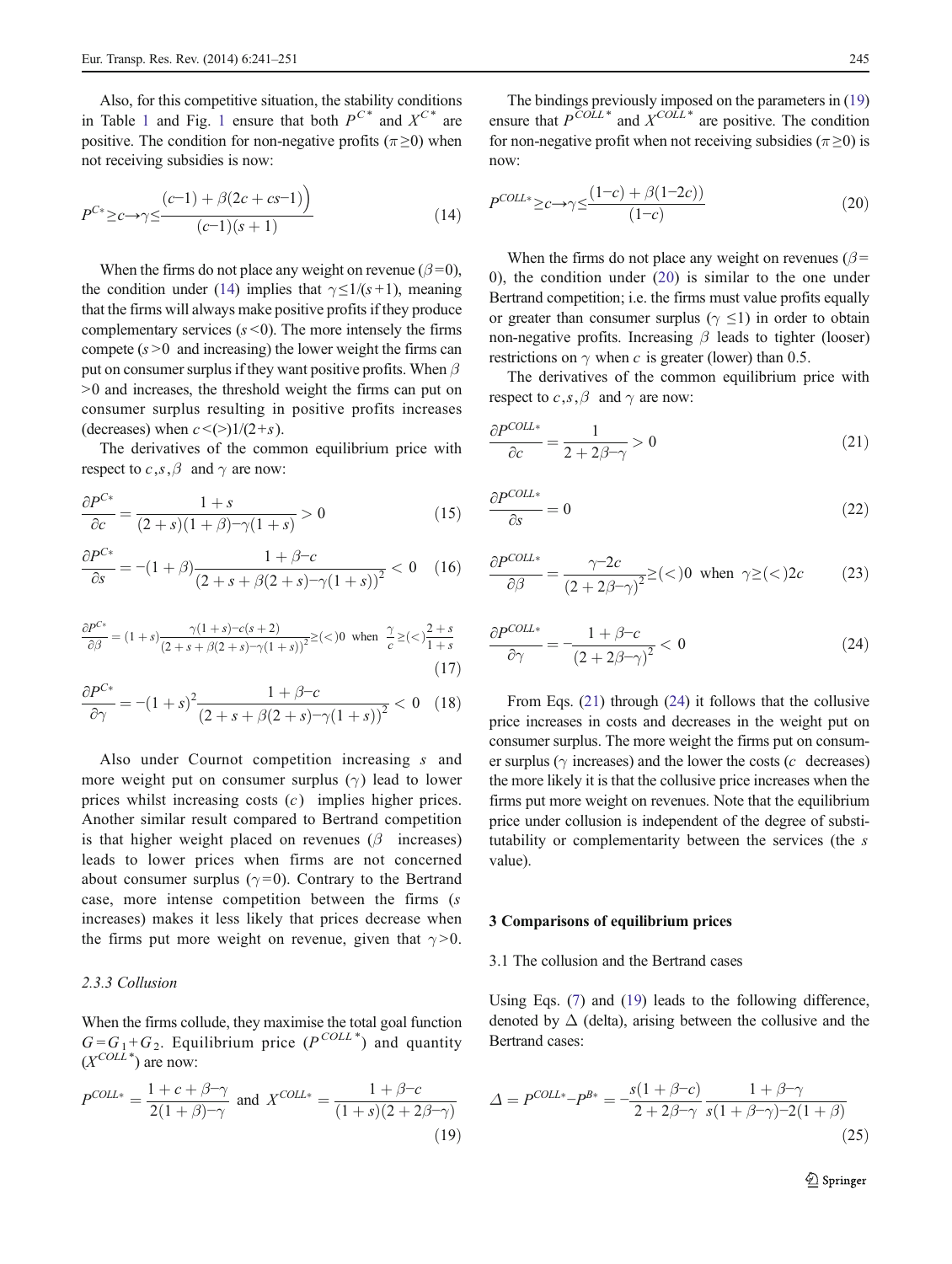<span id="page-5-0"></span>With the bindings we have imposed on the parameters s,  $\beta$  and  $\gamma$  it can be verified that the first denominator in [\(25\)](#page-4-0) is positive and the second is negative. Consequently,  $\Delta \geq (0)$  when  $s \geq (0)$ . No matter how the firms value profit versus revenues and consumer surplus, the collusive price will always be higher (lower) than Bertrand prices when the firms produce substitutable (complementary) services. Differentiating  $\Delta$  in [\(25\)](#page-4-0) with respect to c, s,  $\beta$  and  $\gamma$ , we can deduce the following based on some mathematical computations:

 $\frac{\partial \Delta}{\partial c} \ge (\langle 0 \rangle)$  when  $s \le (\rangle)0$ ,  $\frac{\partial \Delta}{\partial s} > 0$ ,  $\frac{\partial \Delta}{\partial \beta} \ge (\langle 0 \rangle)$  when  $s \geq (-)0$ ,  $\frac{\partial \Delta}{\partial \gamma} < 0$  when  $s > 0$  and also when  $s < 0$  provided that  $\gamma < q(\beta, s) = \frac{1+\beta}{1-s}(1-s+\sqrt{1-s})$ ,  $\frac{\partial \Delta}{\partial \gamma} > 0$  otherwise

All above differentiations can be proved exactly, except the condition for the sign of  $\partial \Delta/\partial \beta$  when  $\gamma$  > 0 which according to simulation is the same as when  $\gamma = 0$ . Increasing cost will always decrease the difference between the collusive price and the Bertrand prices irrespective of whether the firms produce complementary or substitutable services. Increasing s decreases (increases) the difference between collusive price and Bertrand prices when the firms produce complementary (substitute) services. It can be noted that for substitutes a larger value of  $s$ , in the meaning of more positive, will increase the positive difference in prices. Oppositely, for complementary services a larger value of s means less negative and must be understood as reducing the negative difference since the Bertrand price in this case is higher than the price in collusion.

The difference between the collusive price and Bertrand prices will increase the more weight they place on revenues ( $\beta$  increases). Provided that the firms produce substitute services  $(s>0)$ , the price rise when Bertrand competitors start to collude will be lower the more weight the firms place on consumer surplus. When the operators produce complementary services and at the same time place low emphasis on travellers' wellbeing and great weight on revenues such that  $\gamma < q(\beta, s)$  an increase in  $\gamma$  can, however, increase the price fall when the rivals start to collude.

### 3.2 The collusion and the Cournot cases

The difference between the collusive price and the Cournot prices, denoted by  $\theta$  (theta), is found by using Eqs. [\(13](#page-3-0)) and [\(19](#page-4-0)). This leads to:

$$
\theta = P^{COLL*} - P^{C*} = s \frac{(1+\beta)}{2 + 2\beta - \gamma} \frac{1+\beta-c}{(s+2)(1+\beta) - \gamma(1+s)}
$$
\n(26)  
\nBoth denominators in (26) are always positive implying

that  $\theta \geq (\leq)0$  when  $s \geq (\leq)0$ . Irrespective of the firms' cost conditions and their valuation of profits versus revenues and consumer surplus, prices will increase (decrease) when the firms start to collude rather than compete and produce substitute (complementary) services. After some mathematical calculation we can derive the following using Eq. (26):

 $\frac{\partial \theta}{\partial c} \geq (\langle 0 \rangle)$  when  $s \leq (\rangle)0$ ,  $\frac{\partial \theta}{\partial s} > 0$ ,  $\frac{\partial \theta}{\partial \beta} \geq (\langle 0 \rangle)$  when  $s \geq (\leq) 0$  and  $\gamma = 0$ ,  $\frac{\partial \theta}{\partial \beta} \geq 0$  when  $\gamma > 0$ ,  $\frac{\partial \theta}{\partial \gamma} \geq (\leq) 0$  when  $s \geq (\leq) 0$ 

All above differentiations can be proved exactly, except the condition for the sign of  $\partial\theta/\partial\beta$  when  $\gamma > 0$  which is found by simulation. The difference in equilibrium prices for collusion and Cournot will decrease with costs. Increasing s will reduce (increase) the price difference when the firms start to collude rather than compete and produce complementary (substitute) services. Simulation indicates that the sign of  $\partial\theta/\partial\beta$  is ambiguous when  $\gamma > 0$ . Hence, we cannot conclude in which direction more weight put on revenues  $(\beta$  increases) will influence the difference between collusive and Cournot prices. For the special case when the firms disregard consumer surplus ( $\gamma$ =0) an increase in  $\beta$  will always lead to larger price differences when they start to collude rather than compete. Similarly, the more weight the firms place on consumer surplus ( $\gamma$  increases), the greater is the price difference between collusion and Cournot equilibriums, both when they produce complementary and substitutable services.

## 3.3 The Bertrand and the Cournot cases

Using Eqs. [\(7](#page-2-0)) and [\(13\)](#page-3-0) the difference between the Cournot prices and Bertrand prices, denoted by  $\Psi$  (psi), can be calculated as follows:

$$
\Psi = P^{C*} - P^{B*} = s(c - 1 - \beta) \frac{s(1 + \beta) - \gamma(1 + s)}{s^2 (1 + \beta^2 + \gamma^2 + 2\beta - 2\gamma - 2\beta\gamma) - 4\beta(\beta - \gamma + 2) - \gamma^2 + 4(\gamma - 1)}
$$
\n(27)

A closer inspection of the denominator in (27) shows that it is negative. It thereby follows that  $\Psi > 0$  when s <0 and when s >0 provided that  $s(1+\beta)-\gamma(1+s)$ >0=> $\gamma \leq s(1+\beta)/(1+s)$ , otherwise  $\Psi$ <0. This means that Cournot prices are higher

 $\underline{\textcircled{\tiny 2}}$  Springer

than Bertrand prices irrespective of the weight the firms put on revenues and consumer surplus when the firms produce complementary services ( $s$  < 0). The sign of  $\Psi$  is ambiguous when firms produce substitutable services  $(s > 0)$ . The conditions for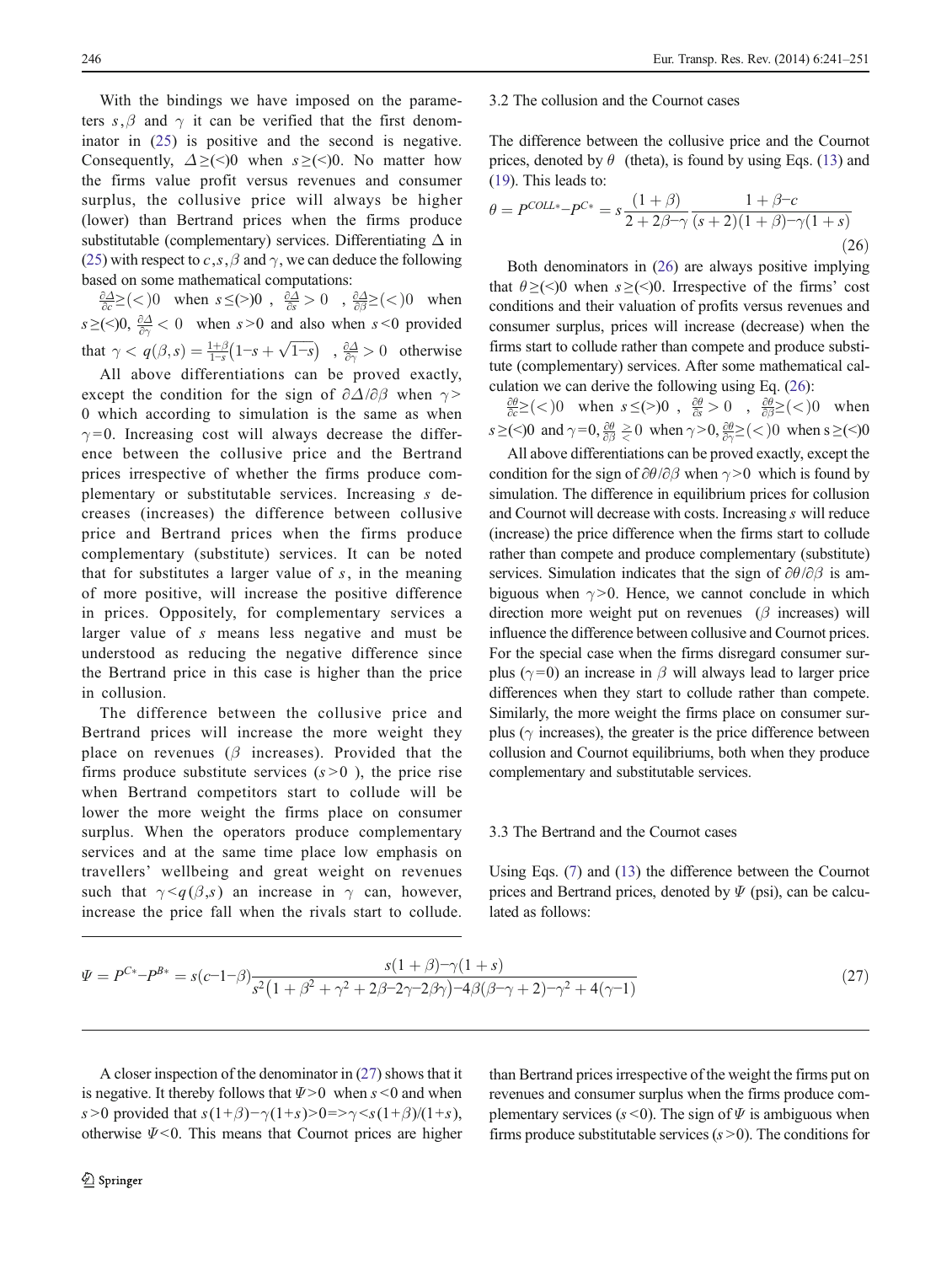<span id="page-6-0"></span>prices in Cournot being higher than in Bertrand when the firms place no weight on revenues ( $\beta$ =0) and when they weight revenues and profits equally  $(\beta = 1)$  are illustrated in Fig. 2 by the lower envelopes of the unbroken and broken lines, respectively. The lower weight the firms put on revenues (decreasing  $\beta$ ), the greater weight they put on consumer surplus (increasing  $\gamma$ ) and the less fiercely they compete (decreasing  $s$ ), the more likely it is that Cournot prices are lower than Bertrand prices. For example, if  $s = 0.5$  and  $\beta = 0.6$ then  $\Psi \geq (\leq) 0$  when  $\gamma \leq (\geq) 0.53$ .

When differentiating  $\Psi$  in ([27\)](#page-5-0) with respect to c it follows that  $Sign \frac{\partial \Psi}{\partial c} = sign(-\Psi)$ , meaning that an in-<br>crosses in easte will always decrease the difference be crease in costs will always decrease the difference between the Cournot and the Bertrand prices. The conditions for the signs of the derivatives of  $\Psi$  with respect to s, $\beta$  and  $\gamma$  are all, however, very complicated when  $\beta$ ,  $\gamma$  > 0. The indicated signs below of these derivatives when  $\beta, \gamma > 0$  are, therefore, based on simulations. This gives the following results:

 $\frac{\partial \Psi}{\partial s}$  < 0 when  $s < 0$ ,  $\frac{\partial \Psi}{\partial s} \ge 0$  when  $s > 0$ ,  $\frac{\partial \Psi}{\partial \beta} > 0$  when  $\gamma = 0$ ,  $\frac{\partial \Psi}{\partial \beta} \ge 0$  when  $\gamma > 0$ ,  $\frac{\partial \Psi}{\partial \gamma} \ge ($  > 0 when  $s \le ($  > 0

When the firms produce complementary services, simulations indicate that the difference between Cournot and Bertrand prices is reduced when the degree of complementarity between the services decreases. The relationship is inconclusive when the firms produce substitutes. In the special case when the firms disregard consumer surplus ( $\gamma$ =0), increasing  $\beta$  leads to a greater difference in prices between Cournot and

Bertrand, both when the firms produce complementary services (s < 0) and substitutes (s > 0). When  $\gamma$  > 0, the influence on  $\Psi$  when  $\beta$  increases is ambiguous. Finally, the more weight the firms put on consumer surplus ( $\gamma$  increases) the greater is the difference between Cournot prices and Bertrand prices when the firms produce complementary services. When they produce substitutes it is, however, ambiguous how more weight placed on consumer surplus will influence  $\Psi$ .

## 3.4 Equal prices for different goal functions

Having the possibility of putting weight on several goals, it is interesting to study further how they interact with equilibrium prices. Hence, this section elaborates more thoroughly on the relationships between the weight put on consumer surplus ( $\gamma$ ) and revenues ( $\beta$ ) producing equal equilibrium prices for each of the three studied competitive situations. Having in mind that  $P^{j*} = P^{j*}(\gamma(\beta), \beta)$ , implicit differentiation assuming  $P^{j*}$  being constant gives the expression in (28).

$$
\left(\frac{\partial \gamma}{\partial \beta}\right)_j = -\frac{\frac{\partial P^{j*}}{\partial \beta}}{\frac{\partial P^{j*}}{\partial \gamma}} \text{ where } j = \{B, C, COLL\}
$$
\n(28)

From earlier analyses we have found that  $\partial P^{j*}/\partial \gamma$  < 0. It then follows from (28) that Sign  $(\partial \gamma / \partial \beta)_j =$ Sign $\partial P^{j*}/\partial \beta$ . If



Fig. 2 Conditions for Cournot prices being higher than Bertrand prices for different levels of competition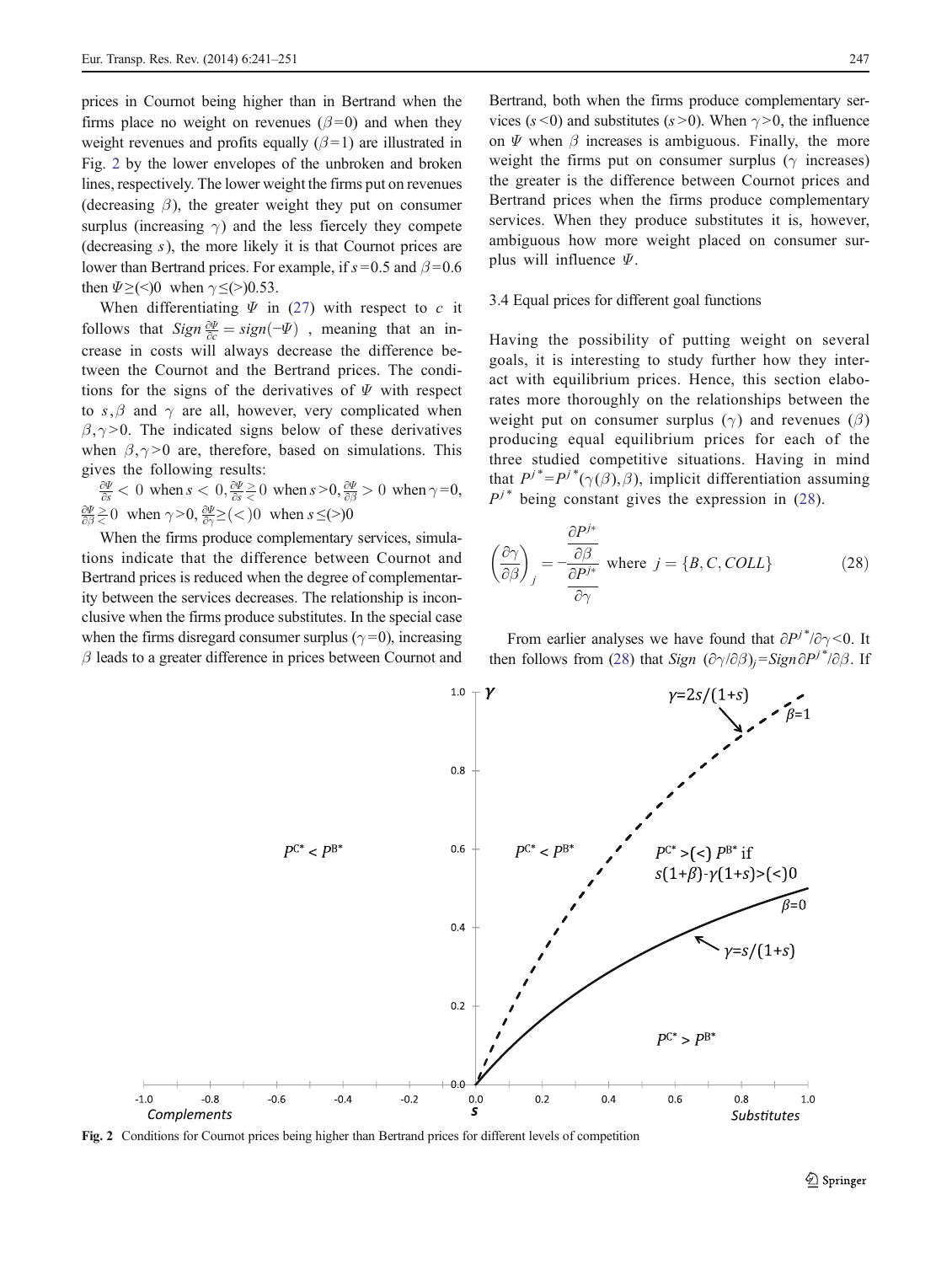equilibrium prices increase (decrease) when the firms put more weight on revenues, then the weight the firms put on consumer surplus must also increase (decrease) if the prices are to remain constant.

Inserting [\(11\)](#page-3-0) and [\(12](#page-3-0)) in [\(28](#page-6-0)) gives for the Bertrand case:

$$
\left(\frac{\partial \gamma}{\partial \beta}\right)_B = \frac{\gamma + cs - 2c - s\gamma}{(1-s)(1+\beta-c)} \geq (<0 \text{ when } \frac{\gamma}{c} \geq (<)\frac{2-s}{1-s}, \left(\frac{\partial^2 \gamma}{\partial \beta^2}\right)_B = 0
$$
\n(29)

(29)<br>Similarly, using Eqs. [\(17\)](#page-4-0) and [\(18\)](#page-4-0) in combination with [\(28\)](#page-6-0) gives for the Cournot case:

$$
\left(\frac{\partial \gamma}{\partial \beta}\right)_C = \frac{\gamma - 2c + s\gamma - cs}{(1+s)(1+\beta-c)} \geq (\langle \gamma \rangle)^2 \quad \text{when} \quad \frac{\gamma}{c} \geq (\langle \gamma \rangle)^2 + s^2, \quad \left(\frac{\partial^2 \gamma}{\partial \beta^2}\right)_C = 0
$$
\n
$$
\tag{30}
$$

Finally, we can deduce for the collusion case, using Eqs. ([23\)](#page-4-0), ([24\)](#page-4-0) and [\(28](#page-6-0)):

$$
\left(\frac{\partial \gamma}{\partial \beta}\right)_{COLL} = \frac{\gamma - 2c}{1 + \beta - c} \ge (\langle 0 \text{ when } \gamma \ge (\langle 2c, \frac{\partial^2 \gamma}{\partial \beta^2}\rangle_{COLL}) = 0 \quad (31)
$$

It follows from  $(29)$ ,  $(30)$  and  $(31)$  that the relationships between  $\gamma$  and  $\beta$  giving constant prices are linear for all competitive situations.The conditions for the signs of  $(\partial \gamma/\partial \beta)_B$ ,  $(\partial \gamma/\partial \beta)_C$  and  $(\partial \gamma/\partial \beta)_{COLL}$  in (29), (30) and (31) are exactly the same as the conditions for the signs of  $\partial P^{B*}/\partial P^{B*}$  $\partial \beta$ ,  $\partial P^{C^*}/\partial \beta$  and  $\partial P^{COLL^*}/\partial \beta$  in Eqs. [\(11](#page-3-0)), [\(17\)](#page-4-0) and ([23\)](#page-4-0), respectively. The signs of  $(\partial \gamma/\partial \beta)_i$  are independent of the weight the firms put on revenues ( $\beta$ ), but depend on s,  $\gamma$ and  $c$  as illustrated in Fig. 3. The areas above the unbroken,

broken and dotted curves indicate that the weight put on consumer surplus must be increased to maintain the same equilibrium price under Bertrand, Cournot and Collusion, respectively, when greater weight is placed on revenues.

Since  $(2-s)/(1-s)$ , $(2+s)/(2-s)$ >1 it follows that  $\gamma > c$  if  $(\partial \gamma / \partial \beta)$ <sub>i</sub>>0. For all competitive situations Fig. 3 also shows that it is more likely that  $\gamma$  will increase with  $\beta$ , the more weight the firms initially place on consumer surplus and the lower their costs  $(c)$  are. Moreover, it is more (less) likely that  $(\partial \gamma/\partial \beta)_B > 0$  than  $(\partial \gamma/\partial \beta)_C > 0$  when the firms produce complementary (substitutable) services. As expected, the degree of complementarity or substitutability between the services (the value of s) does not influence the relationship between  $\gamma$  and  $\beta$  when the firms collude.

Suppose, for example, that  $\gamma = \beta = c = s = 0.5$  meaning that the firms produce substitutable services and initially put twice as much weight on profits than on revenues and consumer surplus. It then follows from  $(29)$ ,  $(30)$  and  $(31)$  above that  $(\partial \gamma/\partial \beta)_B = -1.0$ ,  $(\partial \gamma/\partial \beta)_C = -0.33$  and  $(\partial \gamma/\partial \beta)_{COLL} = -0.5$ . If equilibrium prices are to remain constant when the firms put more weight on revenues, the weight they put on consumer surplus must decrease most when they compete in prices and least when they compete in quantities.

## 3.5 Model results – Discussion

Regardless of the weight the firms put on profits, revenues and consumer surplus decreasing cost (c decreases) and greater weight put on consumer surplus ( $\gamma$  increases) will reduce equilibrium prices,  $P^*$ , under all types of competition between the operators. Moreover, when the degree of complementarity



Fig. 3 Conditions for equal price when changing the weight put on consumer surplus and revenues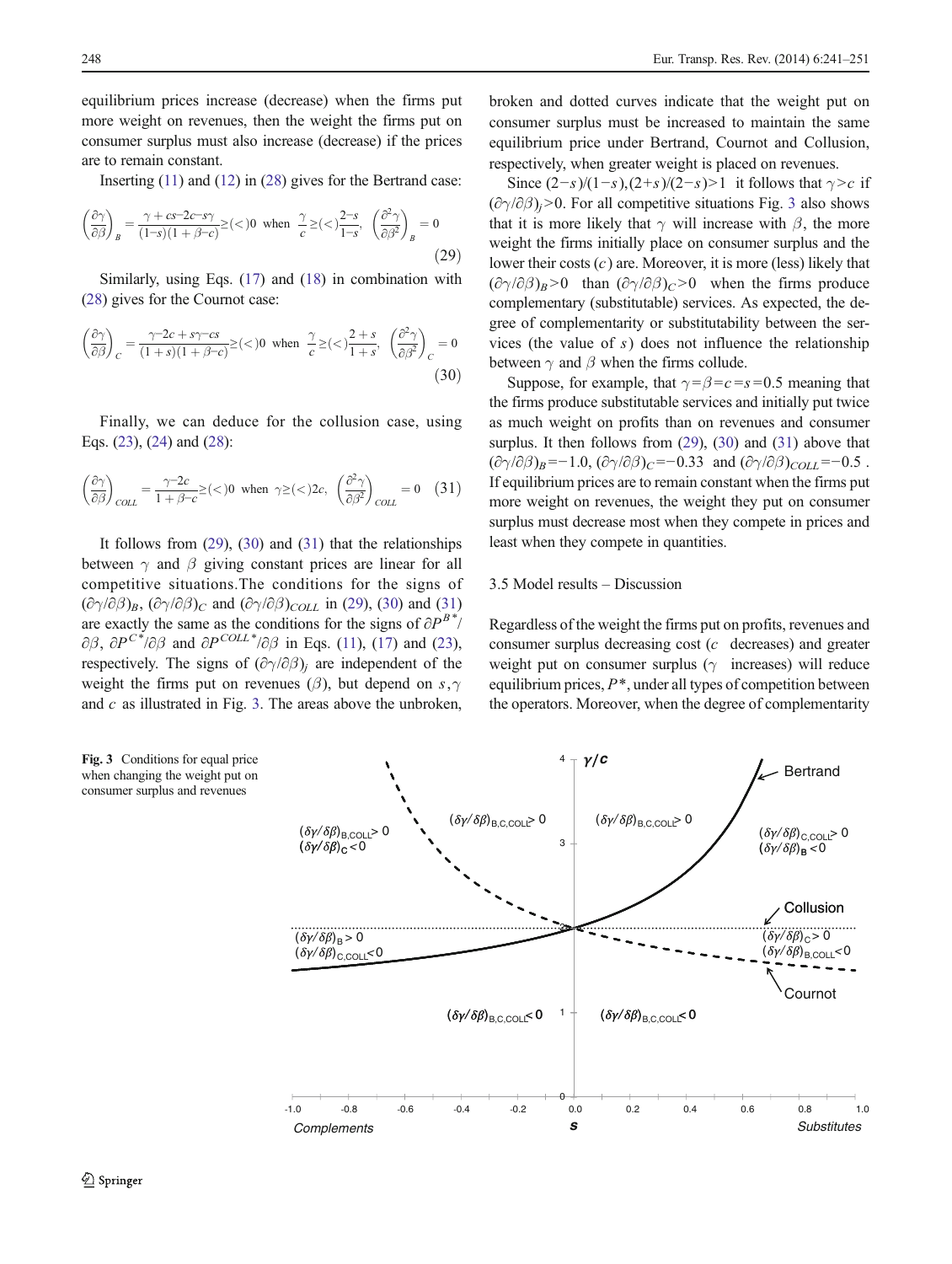<span id="page-8-0"></span>between the services decreases or the degree of substitutability between them increases (increasing absolute value of  $s$ ), equilibrium prices under Bertrand and Cournot competition will decrease whilst the collusive price is independent of s.

The influence on prices of more weight put on revenue (increasing  $\beta$ ) is, however, not so clear-cut. For all types of competition the sign of the derivative of price with respect to the weight put on revenue critically depends on the firms' costs (c), the weight they put on consumer surplus ( $\gamma$ ) and how fiercely they compete  $(s)$ . When the firms place no weight on consumer surplus ( $\gamma$ =0), an increase in  $\beta$  always leads to lower prices. In intermediate cases we can, in general, conclude that a necessary condition for increasing equilibrium prices with  $\beta$  is that  $\gamma > c$ . The more weight the firms place on consumer surplus  $(\gamma)$  and the lower their costs  $(c)$  are, the more likely it is that equilibrium prices increase with  $\beta$ . Lower degree of complementarity or higher degree of substitutability between the services (increasing s) makes it less (more) likely that prices increase with  $\beta$  under Bertrand (Cournot) competition. A closer inspection of the relevant derivatives also shows that it is less likely that an increase in  $\beta$  leads to higher equilibrium prices when the firms compete in prices than when they compete in quantities and produce substitutable (complementary) services. Finally, when the firms collude, more weight placed on revenues will increase prices when  $\gamma > 2c$ .

When the firms produce substitutable (complementary) services, the collusive price is always higher (lower) than prices in the competitive situations. Moreover, when the firms produce complementary services  $(s < 0)$ , Cournot prices are higher than Bertrand prices irrespective of the weights the firms put on revenues and consumer surplus. Also when the firms produce substitutes  $(s>0)$  and are not concerned about consumer surplus ( $\gamma$ =0), the usual result arises that Bertrand prices are lowest regardless of the weight the firms place on revenues. However, when the firms place sufficiently great weight on consumer surplus ( $\gamma$  is large), rather low weight on revenues ( $\beta$  is low) and compete to a moderate degree (s is positive but low), it is demonstrated that Bertrand prices can reach a higher level than Cournot prices.

The magnitudes of the differences between all equilibrium prices will decrease when the firms' costs  $(c)$  increase. The difference between the collusive price on the one hand and Bertrand and Cournot prices on the other hand is reduced with a lower degree of complementarity and increased with a higher degree of substitutability between the services (s increases). Also, an increase in s makes the Cournot prices lower than Bertrand prices when the firms produce complementary services. It is, however, ambiguous how a higher degree of substitutability between the services will influence the difference between Bertrand and Cournot prices.

If firms are not concerned about consumer surplus ( $\gamma = 0$ ), more weight placed on revenues ( $\beta$  increases) will always increase the difference between all equilibrium prices. When

the firms also place weight on consumer surplus  $(\gamma > 0)$  increasing  $\beta$  reduces (increases) the difference between the prices in collusion and Cournot when the firms produce complements (substitutes). The influence on the other differences when the firms put more weight on revenues is ambiguous. The difference between the collusive price and Cournot prices will always increase when the firms put more weight on consumer surplus ( $\gamma$  increases). As far as the difference between the collusive price and Bertrand prices is concerned, it decreases when the firms put more weight on consumer surplus and produce substitutable services  $(s > 0)$ . When s 0, the influence of a greater  $\gamma$  is ambiguous. The difference between Cournot prices and Bertrand prices also decrease when the firms produce complementary services and become more concerned about consumer surplus. Otherwise; that is when  $s > 0$ , the influence of higher  $\gamma$  depends on the magnitudes of s,  $\beta$  and  $\gamma$ .

The relationships between the weights the firms place on consumer surplus ( $\gamma$ ) and revenues ( $\beta$ ) giving the same equilibrium prices are linear for all competitive situations and increase (decrease) when prices increase (decrease) with β. A necessary but not sufficient condition for  $\partial \gamma / \partial \beta > 0$  is that  $\gamma > c$ . Hence the more weight the firms initially place on consumer surplus and the lower their costs are, the more likely it is that increasing  $\beta$  must result in a greater  $\gamma$ , providing that equilibrium prices remain constant.

### 4 Conclusions and implications

The paper addresses a transport market with two firms that have identical cost functions, produce symmetrically differentiable transport services and compete either simultaneously in prices (Bertrand), in quantities (Cournot) or collude. The degree of competition between the firms is indicated by a variable  $(s)$ measuring the degree of complementarity. The firms have equal goal functions that extend beyond profit maximisation; we assume they maximise a weighted sum of profits  $(\pi)$ , revenues  $(PX)$  and consumer surplus  $(S)$ . Such a goal function is relevant for firms operating in the passenger transport industry due to the presence of state ownership, local public stakeholders such as municipalities and counties, and the separate interests of owners and management. The analysis is based on a theoretical model from existing literature [\[4](#page-9-0)] and now extended by including revenues of the firm in the goal function.

Generally, most of the well known results arising in a market where firms maximize profit are also valid when considering that firms have extended, and possibly more realistic, goal functions. This information has value in itself; it demonstrates how weights put on different goals and the competitive situation influence the interrelationships between the variables. The findings presented in this paper provide regulators of the market for public passenger transport with an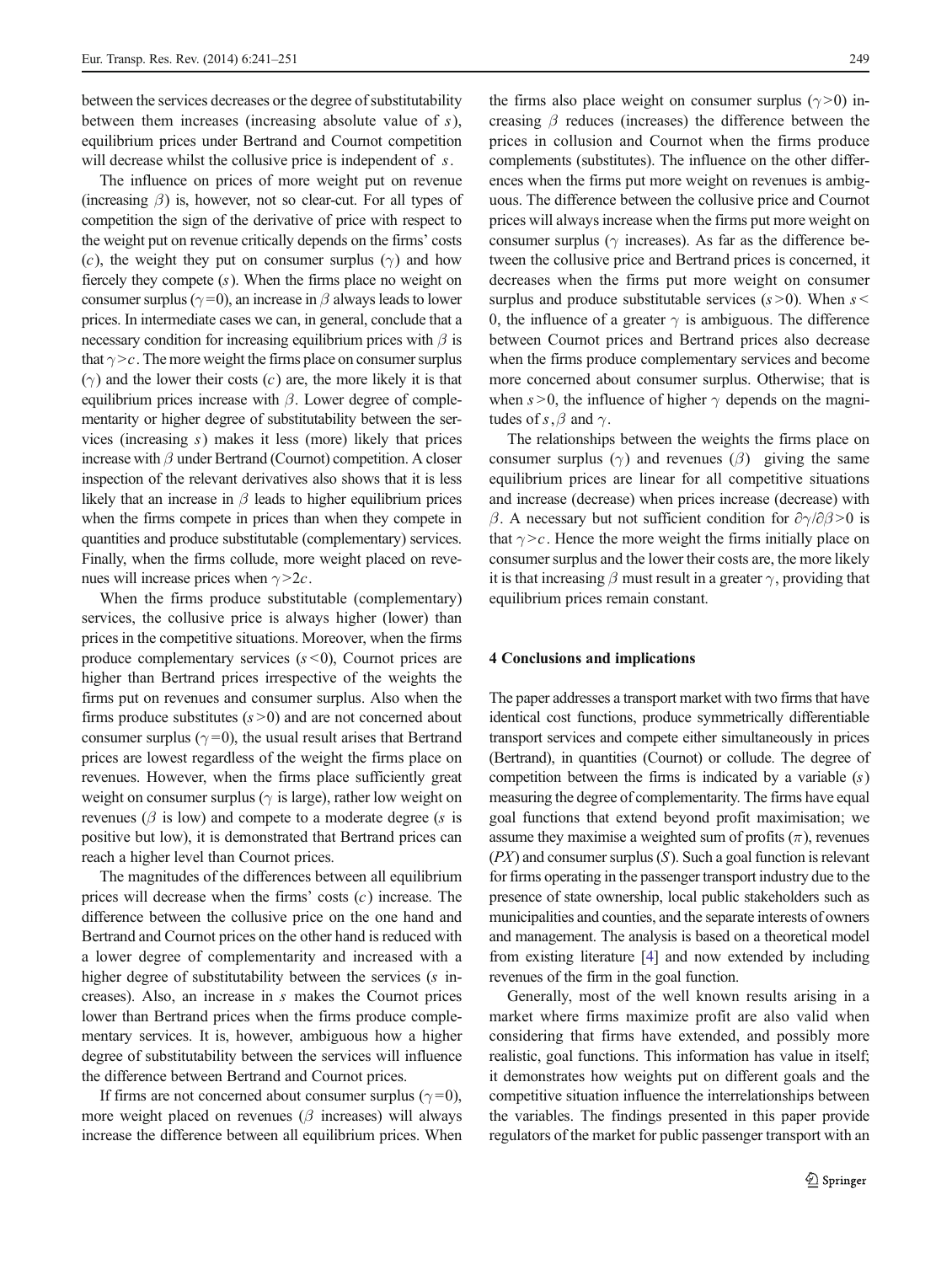<span id="page-9-0"></span>understanding of how companies act under different regulatory regimes - depending on their goals and costs. This knowledge can help regulators aiming to meet politically decided objectives through regulation.

Firstly, if regulators are purely concerned about travellers' welfare, they should encourage the use of publicly owned transport companies, as they normally weigh consumer surplus more greatly (higher  $\gamma$ ) than privately owned firms. This would give lower prices and will benefit travellers, but it is uncertain to which degree it benefits the society. It depends on the cost of rising public funds (see footnote 4). Also greater weight placed on revenues (increasing  $\beta$ ) will probably lead to lower prices when the firms place low weight on consumer surplus ( $\gamma$  is low). Hence, the travellers' will benefit from powerful management with goals extending beyond pure profit maximization  $(\beta > 0)$  in privately owned firms when  $\gamma$  is low.

Secondly, the decision-makers should endorse (oppose) that the firms start to collude if they produce complementary (substitutable) services. The difference between the collusive price on the one hand and Bertrand and Cournot prices on the other hand is reduced with a lower degree of complementarity and increased with a higher degree of substitutability between the services. In intermediate cases, i.e. when the firms produce complementary services for some customers and substitutable services for others, the regulators' view regarding collusion should depend on the weight they put on welfare provided for the different groups of customers. Economies (diseconomies) of scale also point in the direction that collusion becomes more (less) favourable.

Thirdly, since decreasing costs  $(c)$  make greater difference between the collusive price on the one hand and Cournot and Bertrand prices on the other hand, decision-makers should be more concerned about the firms' competitive situation when they become more productive. These effects are strengthened the greater the degree of substitutability or complementarity between the services.

Finally, it is discussed how the equilibrium price depends on the goal functions in the collusive case. How the weight the firms put on profits, revenues and consumer surplus influences the magnitude of price changes is not so clear-cut. One unambiguous result is, however, that when the firms are purely concerned about profits and revenues ( $\gamma$ =0), greater weight put on revenues leads to more significant price changes when the firms start to collude and when they start to compete in quantities rather than prices and vice-versa. This points in the direction that regulators should give special attention to the competitive situation for privately owned firms (where  $\gamma = 0$ ) with rather powerful management (high  $\beta$ ).

From a travellers' point of view the regulators should in general stimulate the firms to compete with regard to price rather than quantity since Bertrand prices are lower than Cournot prices in most cases. Only when the firms produce substitutable services to a moderate degree, place great weight on consumer surplus and low weight on revenues, do we get the unusual result that the travellers may be better off when the firms compete in quantity rather than in prices. Since the difference between prices in Cournot and Bertrand increases the more productive the firms are, the regulators should pay greater attention to how the firms compete when they think the firms' productivity will increase. Also, a higher degree of complementarity between the firms' services should lead to the regulators being more concerned about whether the firms compete in quantity or prices.

Finally, it should be emphasised that more powerful management leading to greater weight being placed on revenue may result in higher prices in transport firms with substantial public ownership. A further development of this model could incorporate how asymmetry in costs and goal functions would influence the properties of equilibrium prices.

Open Access This article is distributed under the terms of the Creative Commons Attribution License which permits any use, distribution, and reproduction in any medium, provided the original author(s) and the source are credited.

### References

- 1. Button K (2010) Transport economics, 3rd edn. Edward Elgar, Cheltenham
- 2. Yang H, Zhang A (2012) Effects of high-speed rail and air transport competition on prices, profits and welfare. Transp Res Part B Methodol 46(10):1322–1333
- 3. Jørgensen F, Preston J (2007) The relationship between fare and travel distance. J Transp Econ Policy 41(3):451–468
- 4. Clark DJ, Jørgensen F, Pedersen PA (2009) Strategic interactions between transport operators with several goals. J Transp Econ Policy 43(3):1–15
- 5. Nash CA (1978) Management objectives, fares and service levels in bus transport. J Transp Econ Policy 12(1):70–85
- 6. Savage I (2004) Management objectives and the causes of mass transit deficits. Transp Res Part A Policy Pract 38(3): 181–199
- 7. Jenssen SA, Simonsen H (1987) Struktur-atferdsanalyse. En empirisk studie av trafikkselskaper (in Norwegian). Master thesis, Bodø Graduate School of Business, Norway
- 8. Baumol WJ (1962) On the theory of expansion of the firm. Am Econ Rev 52(5):1078–1087
- 9. Osborne DK (1964) On the goals of the firm. Q J Econ 78(4):592– 603
- 10. Baldwin WL (1964) The motives of managers, environmental restraints, and the theory of managerial enterprise. Q J Econ 78(2):238– 256
- 11. Williamson J (1966) Profit, growth and sales maximization. Economica 33(129):1–16
- 12. Shipley DD (1981) Pricing objectives in British manufacturing industry. J Ind Econ 29(4):429–443
- 13. Fama EF, Jensen MC (1983) Separations of ownership and control. J Law Econ 26(2):301–325